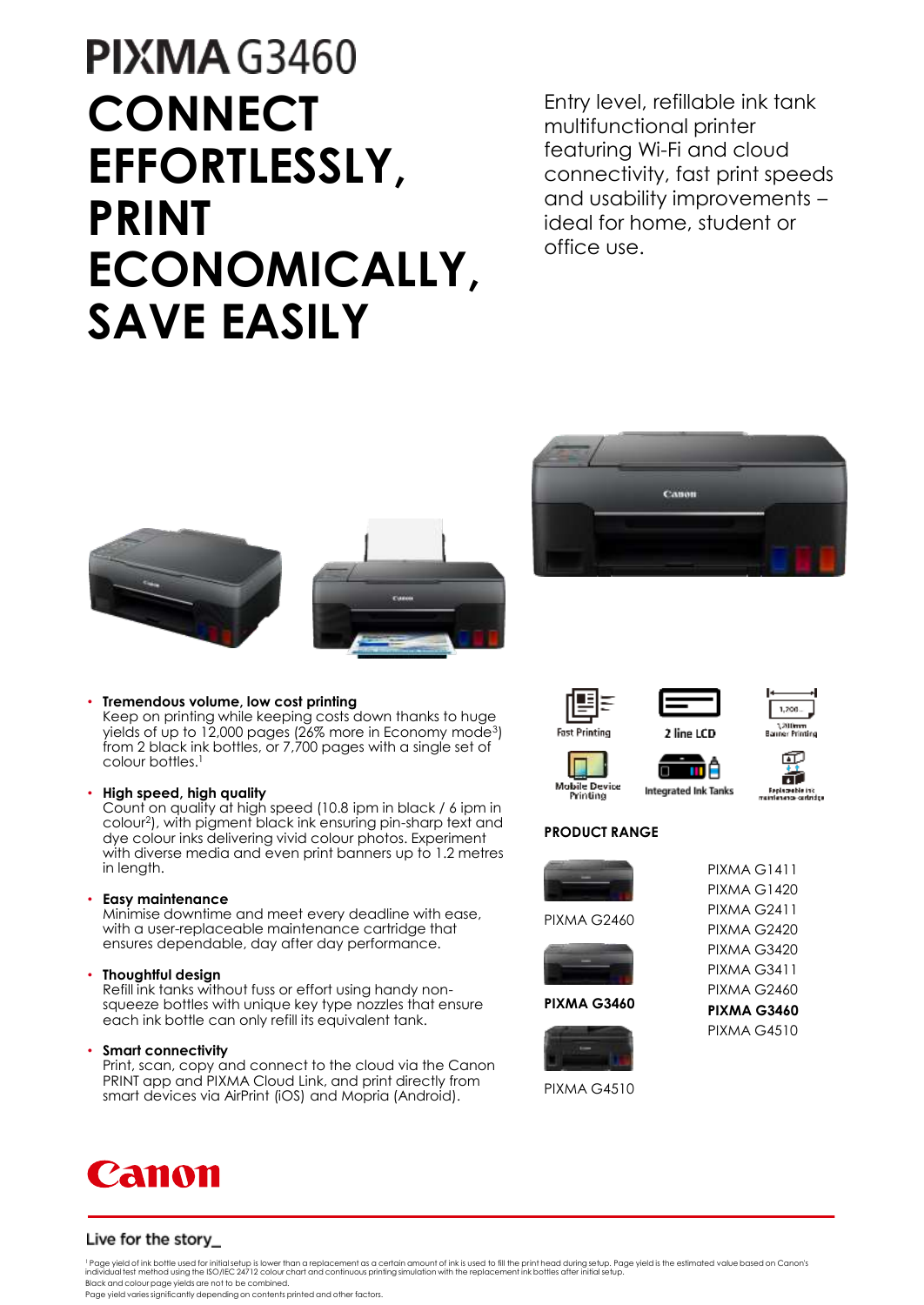## **TECHNICAL SPECIFICATIONS**

# **PIXMA G3460**

| <b>GENERAL SPECIFICATIONS</b><br><b>Functions</b>    | Wi-Fi, High Speed Print, Scan & Copy, Cloud                                                                                               | <b>Copy Functions</b>                   | Document Copying, Photo Copying, Borderless<br>copy, 2-on-1 and 4-on-1 copy, Frame erase copy,<br>ID copy                                                                                                      |
|------------------------------------------------------|-------------------------------------------------------------------------------------------------------------------------------------------|-----------------------------------------|----------------------------------------------------------------------------------------------------------------------------------------------------------------------------------------------------------------|
|                                                      |                                                                                                                                           | Copy Zoom                               | 25 - 400% (in 1% increments)                                                                                                                                                                                   |
| <b>PRINTER SPECIFICATIONS</b>                        | Up to 4800 x 1200 dpi [1]                                                                                                                 |                                         | Fit to page                                                                                                                                                                                                    |
| <b>Print Resolution</b>                              |                                                                                                                                           |                                         | A5 to A4, B5 to A4, A4 to A5 and A4 to B5                                                                                                                                                                      |
| <b>Print Technology</b>                              | 2 FINE Print Head (Black and Colour)<br>Refillable ink tank printer                                                                       |                                         |                                                                                                                                                                                                                |
| Mono Print Speed                                     | approx. 10.8 ipm [2]                                                                                                                      | <b>GENERAL</b>                          |                                                                                                                                                                                                                |
| <b>Colour Print Speed</b>                            | approx. 6.0 ipm [2]                                                                                                                       | Display                                 | Full Dot LCD                                                                                                                                                                                                   |
| <b>Photo Print Speed</b>                             | Borderless 10x15cm : Approx. TBD seconds <sup>[3]</sup>                                                                                   | <b>Display Languages</b>                | 32 Languages Selectable: Japanese, English<br>(mm & inch), German, French, Italian, Spanish,                                                                                                                   |
| <b>Borderless Printing</b>                           | Yes<br>A4, LTR, 4" x 6", 5" x 7", 7" x 10", 8" x 10", Square<br>(89 mm x 89 mm), Square(127 mm x 127 mm),<br>Card Size(91 mm x 55 mm) [4] |                                         | Dutch, Portuguese, Norwegian, Swedish, Danish,<br>Finnish, Russian, Czech, Hungarian, Polish, Slovene,<br>Turkish, Greek, Simplified Chinese, Traditional<br>Chinese, Korean, Indonesian, Slovakian, Estonian, |
| <b>Two Sided Printing</b>                            | Manual operation                                                                                                                          |                                         | Latvian, Lithuanian, Ukrainian, Romanian, Bulgarian,<br>Croatian, Vietnamese                                                                                                                                   |
| <b>CARTRIDGES AND YIELDS</b>                         |                                                                                                                                           | <b>Standard Interface</b>               | Hi-Speed USB (USB B Port)                                                                                                                                                                                      |
| <b>Standard Ink Cartridges</b>                       | GI-41 <pgbk></pgbk>                                                                                                                       |                                         | Wi-Fi: IEEE802.11 b/g/n/a <sup>[11]</sup><br>Wi-Fi Security: WPA-PSK, WPA2-PSK, WEP,                                                                                                                           |
|                                                      | $GI-41 < C$<br>$GI-41 < M>$<br>$GI-41 < Y>$                                                                                               |                                         | Administration password<br>Wireless LAN Frequency Band: 2.4 GHz                                                                                                                                                |
| Cartridge Yield (Plain paper)                        | A4 colour documents printing [5]                                                                                                          |                                         | Wireless PictBridge <sup>[12]</sup><br>Canon PRINT app <sup>[13]</sup>                                                                                                                                         |
|                                                      | Black: 6,000 pages (Economy mode 7,600 pages) [6]<br>Colour: 7,700 pages<br>* Estimated supplemental yield                                | <b>Mobile Apps</b><br>(iOS®/ ANDROID™)  | Creative Park app [14]<br>Easy-PhotoPrint Editor app [15]                                                                                                                                                      |
| Cartridge Yield (Photo print)                        | 10x15cm colour photo printing [7]                                                                                                         | <b>Printer Features</b>                 | Easy-PhotoPrint Editor Software [15]                                                                                                                                                                           |
|                                                      | Colour: 2,200 photos                                                                                                                      |                                         | PIXMA Cloud Link (print) <sup>[13]</sup>                                                                                                                                                                       |
|                                                      | * Estimated supplemental yield                                                                                                            |                                         | Canon Print Service Plugin (Android) <sup>[16]</sup><br>Apple AirPrint <sup>[17]</sup>                                                                                                                         |
|                                                      |                                                                                                                                           |                                         | Wireless Direct <sup>[18]</sup>                                                                                                                                                                                |
| <b>PAPER SUPPORT</b>                                 |                                                                                                                                           |                                         | Mopria (Android) <sup>[19]</sup>                                                                                                                                                                               |
| <b>Paper Types</b>                                   | Plain Paper                                                                                                                               | <b>Smart Assistant &amp; Automation</b> | Amazon Alexa™ <sup>[20]</sup>                                                                                                                                                                                  |
|                                                      | Photo Paper Pro Luster (LU-101),<br>Photo Paper Plus Glossy II (PP-201)                                                                   | Support                                 | Google Assistant™ <sup>[20]</sup>                                                                                                                                                                              |
|                                                      | Matte Photo Paper (MP-101),                                                                                                               | <b>OS Compatibility</b>                 | Windows 10, Windows 8.1, Windows 7 SP1                                                                                                                                                                         |
|                                                      | Glossy Photo Paper "Everyday Use" (GP-501)<br>High Resolution Paper (HR-101N),<br>Envelope,<br>Photo Paper Plus Semi-gloss (SG-201),      |                                         | Operation can only be guaranteed on a PC with<br>pre-installed Windows 7or later.<br>Printer driver, IJ Printer Assistant Tool and IJ Network<br>Device Setup Utility are available with following OS.         |
|                                                      | Cardstock<br>Restickable Photo Paper(RP-101)<br>Magnetic Photo Paper(MG-101)                                                              |                                         | Windows Server 2008 R2 SP1, Windows Server 2012 R2,<br>Windows Server 2016, Windows Server 2019                                                                                                                |
|                                                      | Dark Fabric Iron on Transfers (DF-101),<br>Light Fabric Iron on Transfers (LF-101),<br>Double sided Matte Paper (MP-101D)                 |                                         | Mac: OS X 10.12.6 $\sim$ macOS 10.15<br>Chrome OS                                                                                                                                                              |
| Maximum Paper Input                                  | Rear Tray: Max. 100 sheets (plain paper)                                                                                                  |                                         |                                                                                                                                                                                                                |
| <b>Paper Sizes</b>                                   | A4, A5, A6, B5, LTR, LGL, Executive                                                                                                       |                                         | Mobile Operating Systems: iOS®, Android™ <sup>[21]</sup>                                                                                                                                                       |
|                                                      | (184.2 mm x 266.7 mm), Legal (215 mm x 345 mm),<br>4" x 6", 5" x 7", 7" x 10", 8" x 10", Envelopes DL,                                    | Minimum System                          | Windows: 2.0GB or more                                                                                                                                                                                         |
|                                                      | Envelopes COM10, Envelopes C5, Square                                                                                                     | Requirements                            | Mac: 1.0GB or more                                                                                                                                                                                             |
|                                                      | (89 mm x 89 mm), Square (127 mm x 127 mm),                                                                                                |                                         | Note: for bundled software installation. The<br>necessary amount of hard disk space required.                                                                                                                  |
|                                                      | Card Size(91 mm x 55 mm)                                                                                                                  |                                         | Display: 1024 x 768 XGA                                                                                                                                                                                        |
|                                                      | [Custom size] width 55 mm - 216 mm,                                                                                                       | Software Included                       | <b>Printer Driver</b>                                                                                                                                                                                          |
|                                                      | length 89 mm - 1200 mm                                                                                                                    |                                         | <b>IJ Printer Assistant Tool</b>                                                                                                                                                                               |
| Paper Weight                                         | Rear Tray: Plain paper: 64 - 105 g/m <sup>2</sup>                                                                                         |                                         | Easy-PhotoPrint Editor (download)                                                                                                                                                                              |
|                                                      | Canon specialty paper: max paper weight :<br>approx. 275 g/m <sup>2</sup> (Photo Paper Plus Glossy II PP-201)                             | <b>PHYSICAL FEATURES</b><br>Weight      | approx. 6.4 kg                                                                                                                                                                                                 |
|                                                      |                                                                                                                                           | Dimensions (W x D x H)                  | Approx. 445 x 330 x 167                                                                                                                                                                                        |
| <b>SCANNER SPECIFICATIONS</b><br><b>Scanner Type</b> | CIS flatbed photo and document scanner                                                                                                    | <b>Acoustic Noise Levels</b>            | approx. 51.0dB(A) <sup>[22]</sup>                                                                                                                                                                              |
| <b>Scanner Resolution (Optical)</b>                  | 600 x 1200 dpi <sup>[8]</sup>                                                                                                             | <b>Operating Temperature</b>            | 5-35°C                                                                                                                                                                                                         |
| Line Scanning Speed                                  | Colour: 3.5 ms/line (300dpi)                                                                                                              | <b>Operating Humidity</b>               | 10-90%RH (no dew condensation)                                                                                                                                                                                 |
|                                                      | Greyscale: 1.5 ms/line(300dpi) <sup>[9]</sup>                                                                                             | <b>Power Source</b>                     | AC 100-240V, 50/60Hz                                                                                                                                                                                           |
| Scanning Depth (Input /                              | Colour: RGB each 16bit/8bit                                                                                                               | <b>Power Consumption</b>                | Off: Approx. 0.2W                                                                                                                                                                                              |
| Output)                                              | Greyscale: 16 bit / 8 bit                                                                                                                 |                                         | Standby (USB connection to PC): Approx. 0.7W                                                                                                                                                                   |
| Maximum Document Size                                | A4/LTR                                                                                                                                    |                                         | Standby (all ports connected): Approx. 1.2W                                                                                                                                                                    |
|                                                      |                                                                                                                                           |                                         | Time to enter Standby mode: 11 minutes 4sec<br>Copying: Approx. 15W <sup>[23]</sup>                                                                                                                            |
| <b>COPIER SPECIFICATIONS</b>                         |                                                                                                                                           | <b>Typical Electricity</b>              | $0.18$ kWh $^{[24]}$                                                                                                                                                                                           |
| Copy Speed                                           | sFCOT: Approx. TBD sec                                                                                                                    | Consumption                             |                                                                                                                                                                                                                |
|                                                      | sESAT: Approx. TBD sec <sup>[10]</sup>                                                                                                    |                                         |                                                                                                                                                                                                                |
| <b>Multiple Copy</b>                                 | 99 copies (max.)                                                                                                                          |                                         |                                                                                                                                                                                                                |



## Live for the story\_

ª Document print speeds are the averages of ESAT (Word, Excel, PDF) in Office Category Test for the default simplex mode, ISO/IEC 24734.<br>Print speed may vary depending on system configuration, interface, software, document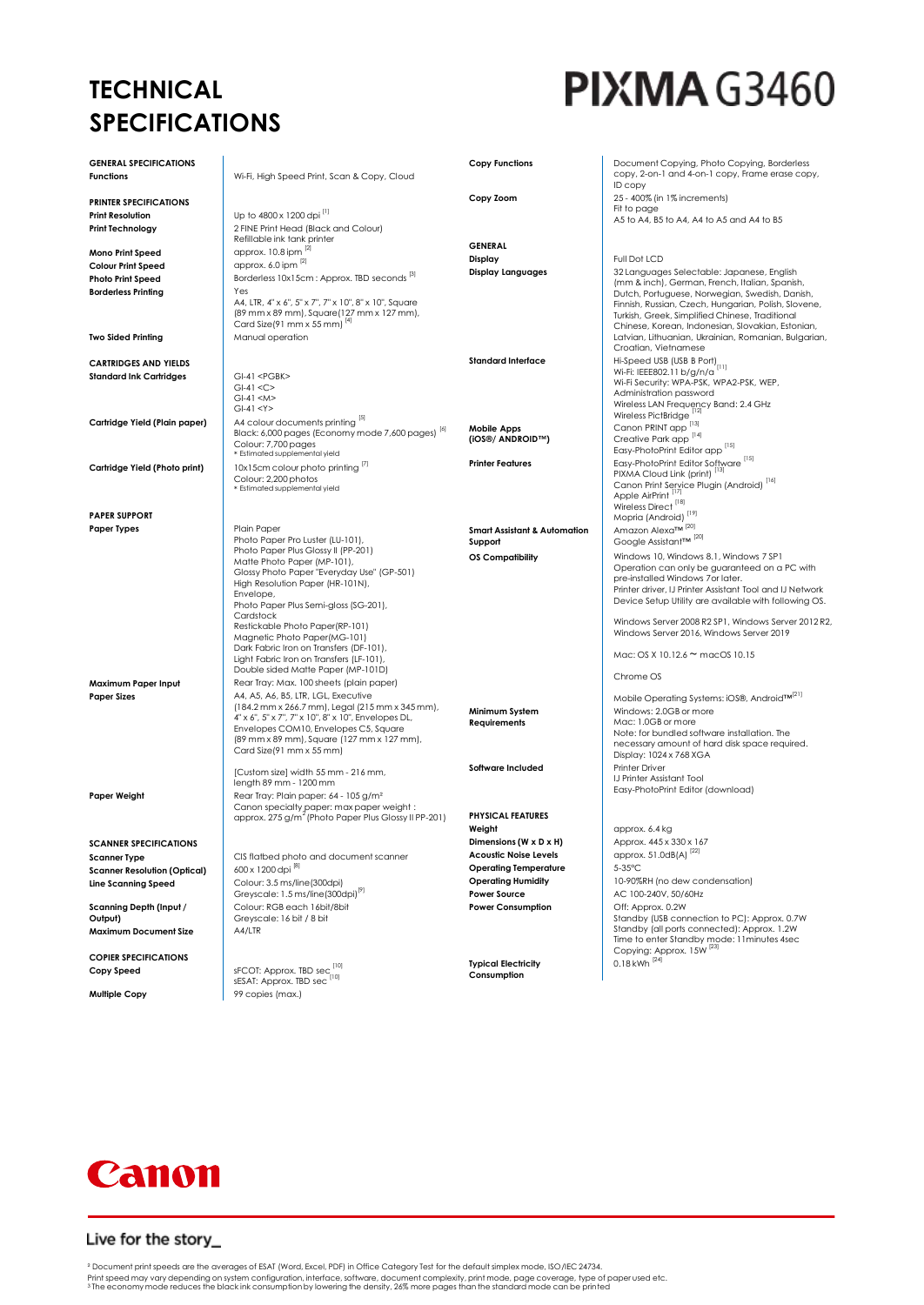## **TECHNICAL SPECIFICATIONS**

# **PIXMA G3460**

#### **Footnote:**

- [1] Ink droplets can be placed with a minimum pitch of 1/4800 inch
- [2]A4 document print speed on plain paper is measured based on average of ESAT in Office Category Test of ISO/IEC 24734 standard.
- [3]Photo print speed is based on default driver setting using ISO/JIS-SCID N2 standard on Canon Photo Paper Plus Glossy II and does not take into account data processing time on host computer.
- [4]Paper types NOT supported for borderless printing are as follows: Envelope, High Resolution Paper, T-Shirt Transfer, Photo Stickers
- [5]Page Yield is the estimated value based on Canon individual test method using the ISO/IEC 24712 chart and continuous printing simulation with the replacement after initial setup.
- [6] The economy mode reduces the black ink consumption by lowering the density, 26% more pages than the standard mode can be printed
- [7]Page Yield is the estimated value based on Canon individual test method using the ISO/IEC 29103 chart and continuous printing simulation with the replacement after initial setup.
- [8]Optical resolution is a measure of maximum hardware sampling resolution, based on ISO 14473 standard.
- [9] The fastest speed in Hi-Speed USB on Windows PC. Transfer time to computer is not included.
- [10] Colour document copy speed is measured based on average of sFCOT and sESAT in Performance Test of ISO/IEC 29183 standard. Copy speed may vary depending on document complexity, copy mode, page coverage, type of paper used etc. and does not take into account warming up time.
- [11]Wireless printing requires a working network with wireless 802.11b/g/n/ac or ad capability, operating at 2.4GHz. Wireless performance may vary based on terrain and distance between the printer and wireless network clients.
- [12] DPS over IP compatible device required.
- [13]Requires an Internet connection and the Canon PRINT Inkjet/SELPHY app, available for free on the App Store and at Google Play. Compatible with iPad, iPhone 3GS or later, and iPod touch 3rd generation or later devices running iOS 7.0 or later, and Android mobile devices running Android 2.3.3 or later. Your device must be connected to the same working network with wireless 802.11 b/g/n/a capability as your printer. Requires a compatible social media account and is subject to that social media accounts Terms of Service. Certain exceptions may apply.
- [14]Requires an Internet connection and the Creative Park app, available for free on the App Store and at Google Play. Compatible with iOS 12.0 or later/Android OS 5.0 or later operating systems. You must have a Canon ID and a Canon inkjet printer to use this app.
- [15] The Easy-PhotoPrint Editor software requires an Internet connection and is compatible with the following operating systems; Microsoft Windows 10 (64-bit/32bit), Microsoft Windows 8.1 (64-bit/32-bit), Microsoft Windows 7 SP1 (64-bit/32-bit),<br>macOS High Sierra v10.13, macOS Sierra v10.12, Mac OS X El Capitan v10.11 and<br>Mac OS X El Capitan v10.10.5. Minimum Windows and macOS/Ma requirements are: 2GB of RAM and a monitor with 1024x768 resolution. The Easy-PhotoPrint Editor mobile application requires an Internet connection and the Easy-PhotoPrint Editor app v1.1.0, available for free on the App Store and at Google Play. Compatible with iPad Air2 (2nd Generation), iPad Mini 4 and iPhone 6s or later devices running iOS 10 or later, and Android mobile devices running Android 5.x or later. Certain exceptions may apply. The following file formats are supported: JPEG, PNG, HEIF (devices running iOS 11 and mac OS v10.13 or later), DLP save data, Poster Artist export data, EasyPhoto+ export data, Easy-PhotoPrint Editor export data.
- [16] Canon Print Service is a print plug-in for Android smart devices, which enables printing from Android v4.4 - v5.0 devices to many Canon printers via a Wi-Fi network. The plug-in does not work as a standalone app. Available for free at Google Play.
- [17]AirPrint functionality requires a compatible iPad, iPhone, or iPod Touch device running iOS 7.0 or later, and an AirPrint-enabled printer connected to the same network as your iOS device. A printer connected to the USB port of your Mac, PC, AirPort Base station, or Time Capsule is not supported.
- [18]Requires a smart device with the Canon PRINT Inkjet/SELPHY app installed and connected to the desired active wireless network to complete cableless setup. [19]Requires Android mobile device with Android 4.4 operating system or later with the
- Mopria Print Service pre-loaded with that device and the compatible PIXMA printer on the same wireless network. The Mopria experience is also available on Android 4.4 mobile devices with a download of the Mopria Print Service from Google Play. [20]Requires an active smart assistant account linked and accompanying app
- enabled, the smart device and printer to be actively connected with permission to the Canon Inkjet Cloud Printing Center, and the required action(s), skill(s), or applet(s) available/enabled to the compatible printer. Voice commands can not be displayed as text on Amazon smart devices with screens. Only English, French and German supported.
- [21] Some functions may not be available with these Operating Systems. Please refer to the manual or website for details.
- [22]Plain Paper(A4, B/W). Acoustic Noise is measured based on ISO7779 standard. [23] Copy: When copying ISO/JIS-SCID N2 (printed by inkjet printer) on A4 size plain
- paper using default settings. [24] Typical Electricity Consumption (TEC) value: TEC value was calculated assuming
- the unit will be constantly switched among operational mode, sleep mode, and power-off mode for 5 days, and that it will be either in sleep or power-off mode for the remaining 2 days within the same week. The TEC value of this product is calculated by Canon on their own accord using TEC measurement procedure regulated in International ENERGY STAR Program.

#### **Standard disclaimers**

- •All specifications subject to change without notice.
- •Print speed may vary depending on system configuration, interface, software, document complexity, print mode, page coverage, type of paper used etc.
- •Ink yield may vary depending on texts/photos printed, applications software used, print mode and type of paper used. For yield information see
- [www.canon-europe.com/ink/yield](http://www.canon-europe.com/ink/yield) •All brand and product names are trademarks of their respective companies.
- •Microsoft, Windows and the Windows logo are trademarks, or registered trademarks of Microsoft Corporation in the United States and/or other countries.

Canon Inc. canon.com Canon Europe canon-europe.com English edition Canon Europa NV 2020



Live for the story\_